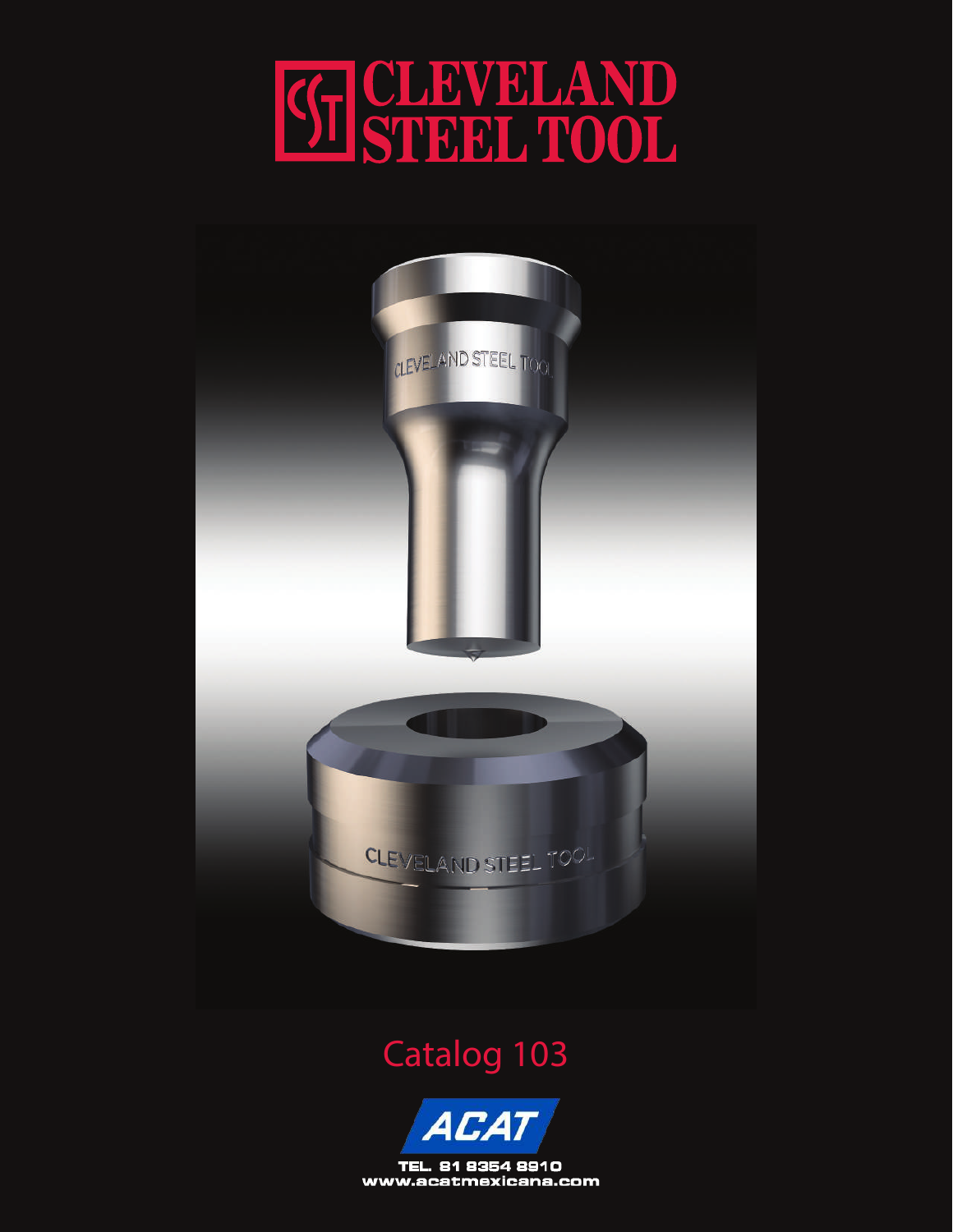

## Portable Punching Unit



#### Punch up to 13/16" round and 9/16" square holes in 1/2" thick mild steel on the spot.





1.336

**HUSDIE BEVEL**



*Scan to view our Porta Punch in action.*

Our 35-Ton Porta-Punch™ weighs just 31 pounds, is easy to use and punches in seconds.The dual-action stripper holds the material being punched and then strips the material from the punch so you're ready for the next hole in seconds. It is ideal for punching bus bars, tower iron, railing, I-beams and truck frames. Mount to your work bench or take it to the job site.

#### FEATURES

- Operates from any 10,000 psi hydraulic source (electric hydraulic pump available from CST – below).
- Metal carrying case included for easy portability.
- Shaped punches and dies available in 24 hours.
- Easily mounts to a workbench for production jobs.
- 3/8" female coupler attached for quick disconnect.
- One year warranty against manufacturing defects.
- Oblong, square, hex and rectangular tools are available in 24 hours.

#### C-FRAME SPECIFICATIONS



| Tonnage          | 35 Tons                      |  |
|------------------|------------------------------|--|
| Max Round        | 13/16" thru 1/2"             |  |
| Max Square       | 9/16" thru 1/2"              |  |
| Weight           | 31 pounds                    |  |
| Throat Depth (A) | $2 - 3/4"$                   |  |
| Gauge Length (B) | 15/16"                       |  |
| Open Height (C)  | 9/16"                        |  |
| Dimensions       | $14"$ x $7"$ x<br>$3 - 3/4'$ |  |

#### PUMP SPECIFICATIONS

- Motor Size: 1 HP, 115 volt
- Delivery @10,000 psi: 19 In.  $\frac{3}{M}$
- Oil Capacity: 1 Gallon
- Weight: 70 lbs.
- Dimensions: 8" x 10-1/2" x 16"
- Plugged into any 110 v outlet.
- Includes 10' high pressure hose with couplers.
- Attached 3/8" high pressure quick-disconnect coupler.